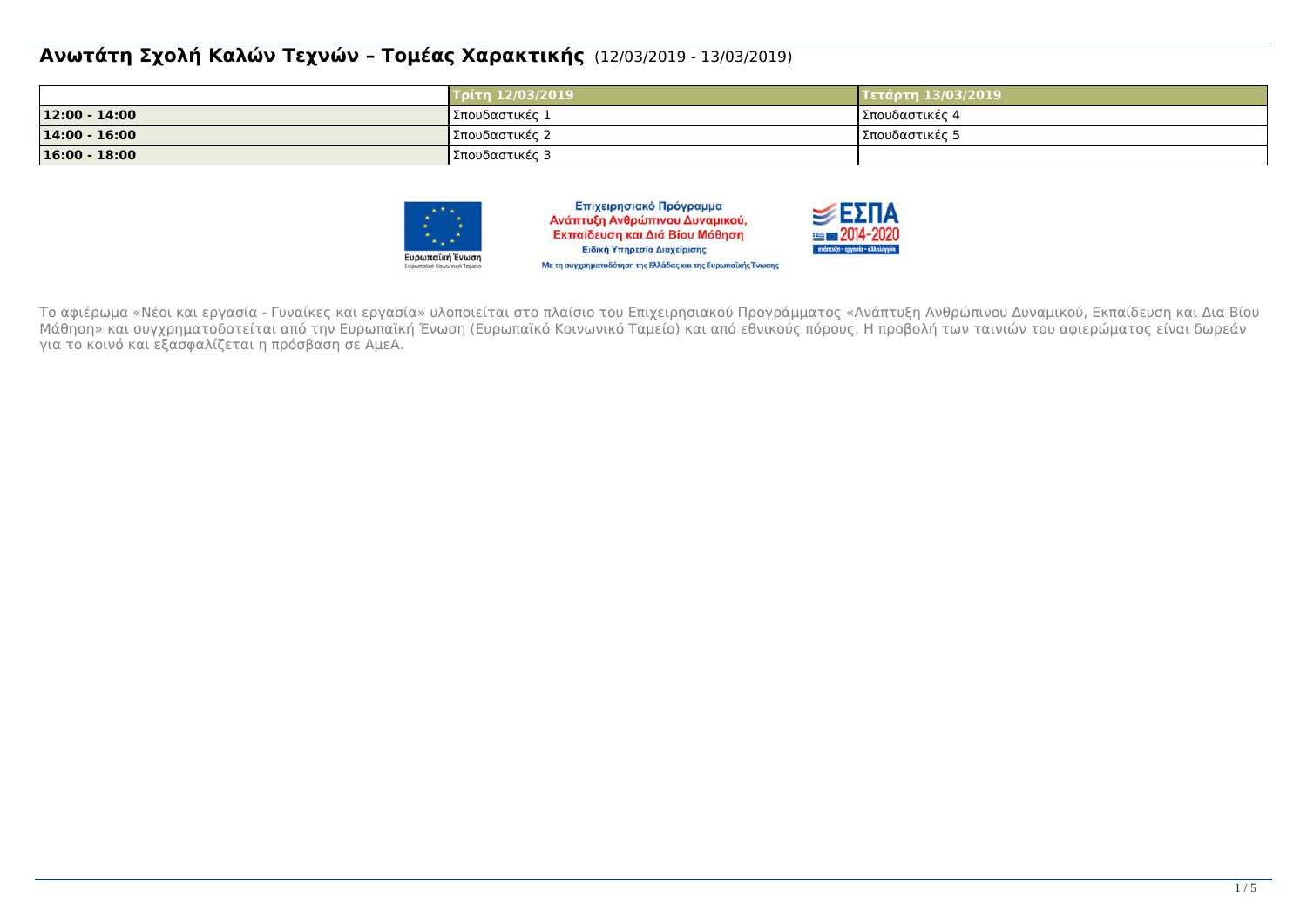#### **Σπουδαστικές 1**

Τρίτη 12/03/2019 12:00 - 14:00

1. Ming, by Brenna Johnson, ΗΠΑ, 2018, 2:22 2. Primary, by , 2018, 2:25 3. Wasted, by Pratik Dey, Dhiman Sengupta, Ινδία, 2018, 1:00 4. Wholeness, by Lujain Al-Ibrahim, Σαουδική Αραβία, 2018, 1:09 5. Anna, by Jessica Mountfield, Ηνωμένο Βασίλειο, 2018, 5:15 6. Detective Avery Ebson – Hat and Everything, by Michael Farnon, Ηνωμένο Βασίλειο, 2018, 3:36 7. The Legends of Jenny Haniver, by Rowan Sefton, Ηνωμένο Βασίλειο, 2018, 3:28 8. Nine Coo Five, by Anye Chen, Ηνωμένο Βασίλειο, 2018, 3:13 9. Save and Restore, by Thomas Hardy, Ηνωμένο Βασίλειο, 2018, 3:34 10. Wolf's Lullaby, by Polina Morozova, Valeriya Solotska, Ηνωμένο Βασίλειο, 2018, 3:36 11. Whispering Onion, by Akari Hiraoka, Ηνωμένο Βασίλειο, 2018, 3:56 12. Find me Mother, by Suchana Saha, Ινδία, 2018, 4:11 13. The Outlander, by Ani Antonova, Αυστρία, 2018, 5:16 14. Exotic Man, by Barnaby Catterall, Ηνωμένο Βασίλειο, 2018, 8:21 15. Relation • Ship, by Zoey Lin (Director); Kun Xia (VR visual effect creative director), ΗΠΑ, 2018, 7:20 16. Desire Line, by Ruini Shi, Ηνωμένο Βασίλειο, 2018, 6:59 17. Strings, by Ruini Shi, Ηνωμένο Βασίλειο, 2017, 5:12 18. Secret, by Ysabel Congying Li, ΗΠΑ, 2018, 6:05 19. Insecure, by Maria Cosgaya, Ισπανία, 2018, 5:13 20. ADLib, by Arantzazu Martinez, Eurie Cierbide, Sara Nikte Berrozpe, Cristina Vaquero, Leire Acha, Irene Velasco, Beñat Etxaburu, Ισπανία, 2018, 7:05 21. 500 Miles Close, by Marina Bordona, Ισπανία, 2018, 5:40

22. When Walls Talk, by Gloria de las Heras, Ισπανία, 2018, 5:52

23. Almost There, by nelly michenaud, Ηνωμένο Βασίλειο, 2019, 8:43

### **Σπουδαστικές 2**

Τρίτη 12/03/2019 14:00 - 16:00

- 1. Hole, by G. Goletski, Καναδάς, 2018, 6:03
- 2. Fried Taro, by An Wu Li, Ταϊβάν, 2018, 4:51
- 3. Prey, by Sun, Jing, ΗΠΑ, 2018, 5:59
- 4. Synchronicity, by Michelle Brand, Ηνωμένο Βασίλειο, 2018, 3:47
- 5. Balance, by Raymond Limantara Sutisna, Σινγκαπούρη, 2018, 3:36
- 6. Carnival Entropic, by Eleanor Louise Anderson, ΗΠΑ, 2018, 5:23
- 7. Hounds, by Ido Shapira, Amit Cohen, Ισραήλ, 2018, 5:47
- 8. Rhizoma, by Santiago Pérez Rodríguez, Βέλγιο, 2018, 3:00
- 9. Poetika Anima, by Kriss Sagan, Σλοβακία, 2018, 5:14
- 10. Alef b'Tamuz, by Yael Reisfeld, Ισραήλ, 2018, 5:58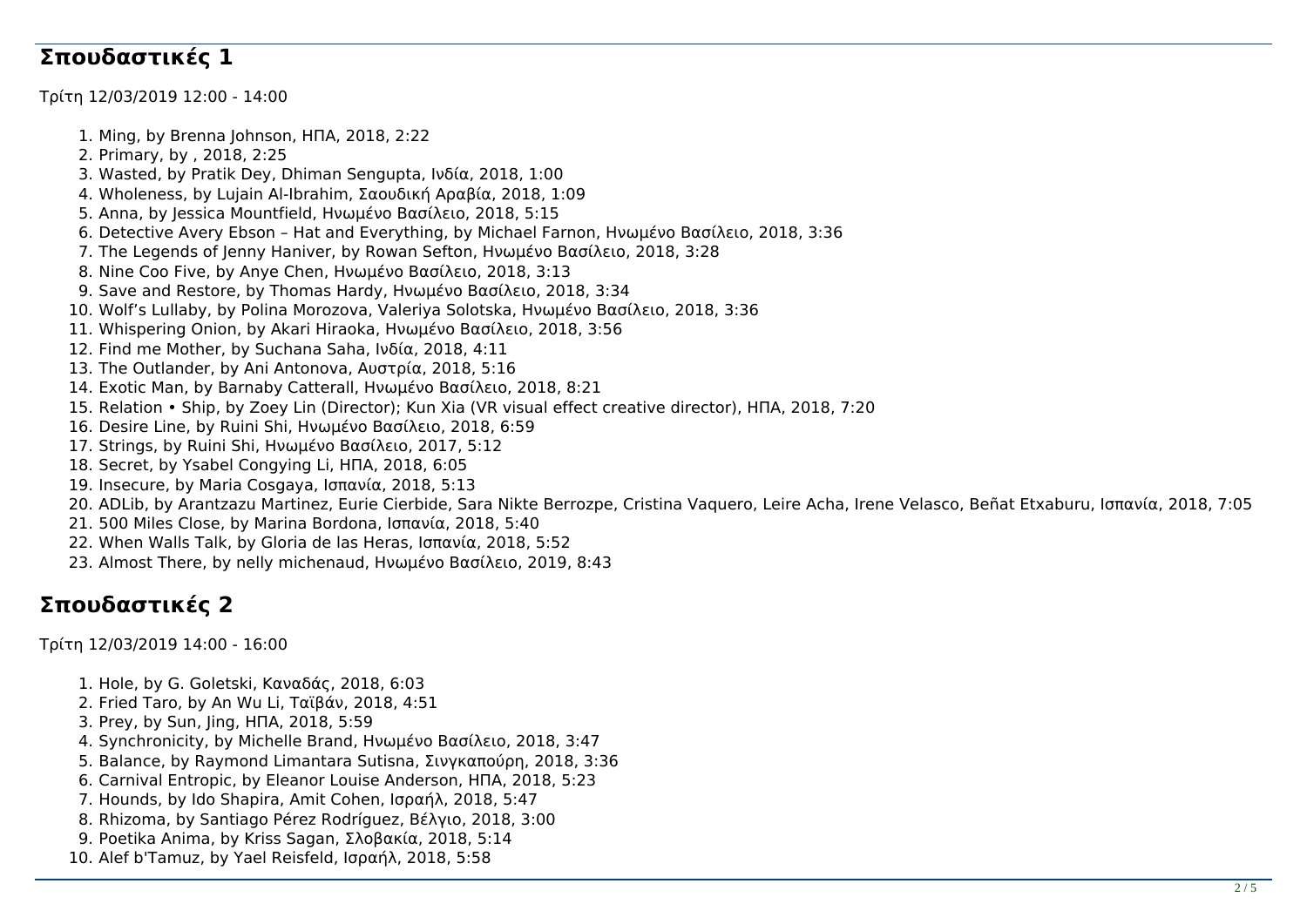11. Barbaer, by Luzia Schifferle, Tobias Speiser, Ελβετία, 2018, 2:24

12. Love Me, Fear Me, by Veronica Solomon, Γερμανία, 2018, 6:06

13. Corps Exquis, by Kaylee SooHyun Lee, ΗΠΑ, 2018, 4:34

14. Hedge, by Amanda Bonaiuto, ΗΠΑ, 2018, 6:05

15. R.I.S.E Pathfinder, by Chloe Dumoulin, Clementine Dudreuilh, Alexandre Fruitet, Megane Nousse, Gabriel Sepulchre, Γαλλία, 2018, 9:10

16. Journey, by Marek Jasaň, Σλοβακία, 2018, 8:41

- 17. Concrete, by Pirmin Bieri, Aira Joana, Luca Struchan, Nicolas Roth, Ελβετία, 2018, 7:34
- 18. The Chimney, by Mengyao Zhang, ΗΠΑ, 2018, 4:26
- 19. Everyflower, by Can Yuanqing, Κίνα, 2018, 8:36
- 20. Pet Man, by Marzieh Abrarpaydar, 2017, 4:25

#### **Σπουδαστικές 3**

Τρίτη 12/03/2019 16:00 - 18:00

- 1. Lint, by Lisa O'Sullivan, Ηνωμένο Βασίλειο, 2018, 3:15
- 2. Reverie, by Philip Louis Piaget Rodriguez, Δανία, 2018, 7:45
- 3. Manen, by Thomas Anglade, Maxime Announ, Lucie Dessertine, Estelle Saint-Jours, Γαλλία, 2018, 3:48
- 4. Les lèvres gercées, by Fabien Corre & Kelsi Phung, Γαλλία, 2018, 4:51
- 5. Hors de l'eau, by Simon Duong Van Huyen, Joël Durnad, Thibault Leclerq, Valentin Lucas, Andrei Sitari, Γαλλία, 2018, 8:00
- 6. The Third Script, by Javad Khajavi, Σινγκαπούρη, 2017, 5:45
- 7. Drowning, by Pedro Harres, Γερμανία, 2018, 5:30
- 8. 7.18.25, by Phoebe Ting, Hu Min Hao, Jolene Tan, Σινγκαπούρη, 2018, 8:00
- 9. Am I Oright, by Yen Liang Chen, Ταϊβάν, 2017, 4:07
- 10. Synched, by Cassie shao, ΗΠΑ, 2018, 2:23
- 11. Anna, by Boris Fernandez, ΗΠΑ, 2018, 3:01
- 12. Etude, by Sarah Amburgey, ΗΠΑ, 2018, 3:42
- 13. Socks: A Story About Pairs, by Callahan Bracken, Καναδάς, 2018, 2:10
- 14. Descent, by Hailey Katelynn Marshall, ΗΠΑ, 2017, 3:44
- 15. Expend, by Bismark Fernandes, ΗΠΑ, 2018, 3:50
- 16. Should You Meet A Lady In A Darkened Wood, by Daniel Stankler, Ηνωμένο Βασίλειο, 2018, 3:54
- 17. Cosmocean, by Ryan Adkins, Najah Arthur, Victor Buromskikh, Sooji Hong, Vinod Krishnan, Tehniyat Shaikh, Alexis Thompson, ΗΠΑ, 2018, 3:26
- 18. Bird Milk, by Christoper Strickler, Καναδάς, 2018, 4:33
- 19. How to make a ghost, by Gabriela Escovar, ΗΠΑ, 2018, 2:26
- 20. Glissando, by Min Shi, ΗΠΑ, 2018, 4:06
- 21. That Makes Two of Us, by Tim Hawkins, Ηνωμένο Βασίλειο, 2018, 5:10
- 22. Mud, by Alicja Blaszczynska, Πολωνία, 2018, 2:32

## **Σπουδαστικές 4**

Τετάρτη 13/03/2019 12:00 - 14:00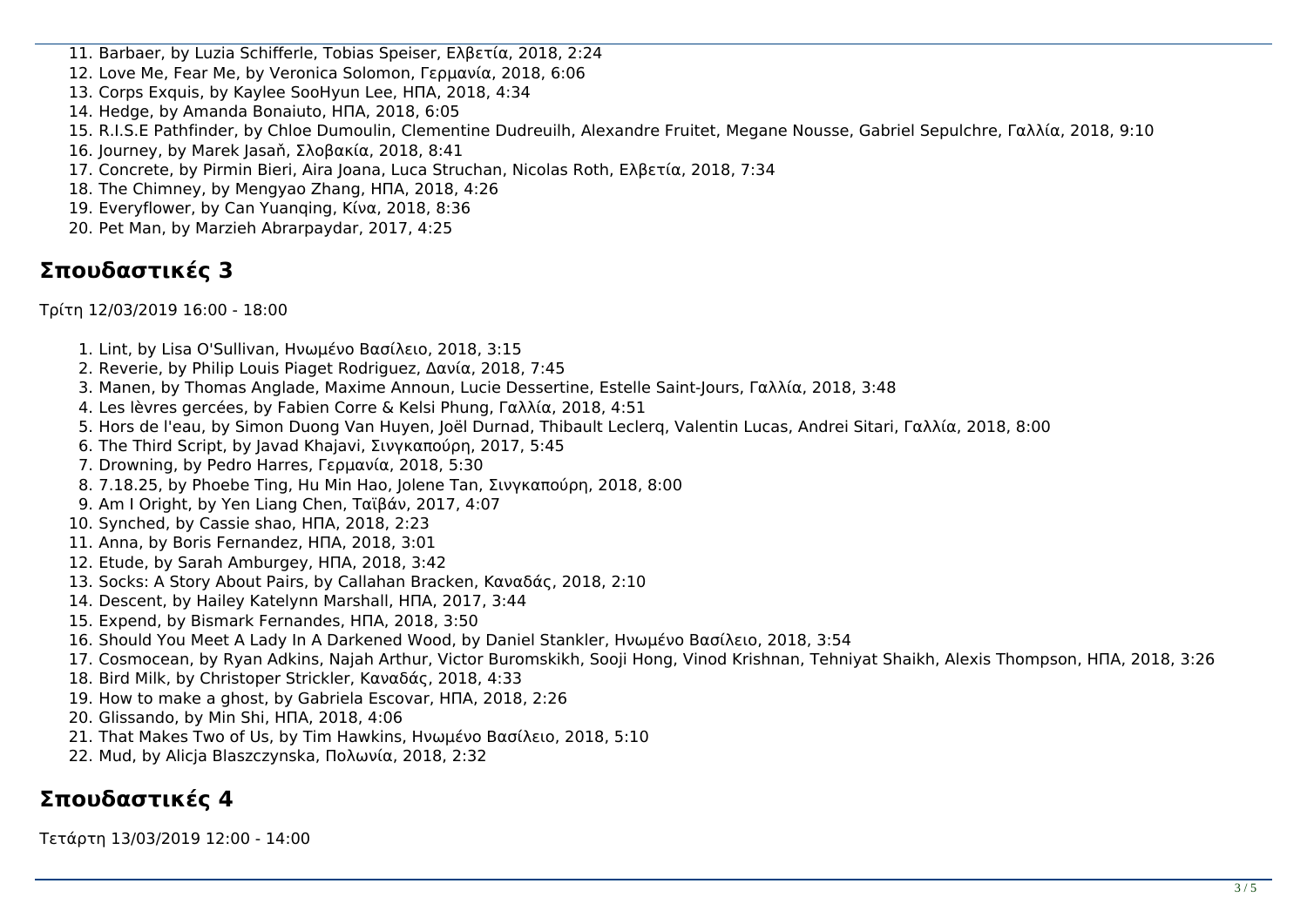- 1. Stuck in the Middle, by Denis Fleurion, Etienne Bonafini, Romain Marchetti, Cécile Minaud, Julien Adoum, Léo Nezot, Γαλλία, 2018, 5:50
- 2. The Bolt Connection, by Nicolas Lebas, Claire Cartier, Mathilde Dourdy, Thibault Grunenberger, Maurine Lecerf, Shih-Hui Pan, Γαλλία, 2018, 6:51
- 3. Stuffed, by Élise Simoulin, Édouard Heutte, Clotilde Bonnotte, Anna Komaromi, Marisa Di Vora Peixoto, Helena Bastioni, Γαλλία, 2018, 6:34
- 4. Starvation, by Zahra Rostampour, Ιράν, 2018, 7:12
- 5. Your Future, by Petra Stipetic & Maren Wiese, Γερμανία, 2019, 4:35
- 6. You used to bring me flowers, by Nofar Schweitzer, Ισραήλ, 2018, 4:44
- 7. My Franciszek, by Katarzyna K. Pieróg, Πολωνία, 2018, 5:00
- 8. Bear With Me, by Daphna Awadish, Ολλανδία, 2018, 4:46
- 9. ABEO, by Brenda M. López Zepeda, Καναδάς, 2018, 7:01
- 10. Perforato, by Andrea Giovanni Sidoti & Hannes Oehen, Ελβετία, 2018, 4:39
- 11. Tangle, by Malihe Gholamzadeh, Ιράν, 2019, 7:36
- 12. Sand and Flower, by Jiaqi Wang, Κίνα, 2018, 4:20
- 13. Echoes, by roni Goldstein, Ισραήλ, 2018, 4:28
- 14. Grand Bassin, by Héloïse Coutrois, Chloé Plat, Victori Jalabert, Adèle Raigneau, Γαλλία, 2018, 6:37
- 15. Wild Love, by Luce Grosjean, Γαλλία, 2018, 6:59
- 16. Hors piste, by Léo Brunel, Loris Cavalier, Camille Jalabert, Oscar Malet, Γαλλία, 2018, 6:01
- 17. Best friend, by Nicholas Olivieri, Yi Shen, Juliana De Lucca, Varun Nair, David Feliu, Γαλλία, 2018, 5:46

# **Σπουδαστικές 5**

Τετάρτη 13/03/2019 14:00 - 16:00

- 1. Las del Diente, by Ana Pereze Lopez, ΗΠΑ, 2018, 5:28
- 2. Medium Rare, by Luca Cioci, ΗΠΑ, 2018, 4:35
- 3. Sounds Good, by Sander Joon, Εσθονία, 2018, 9:50
- 4. Just Passing With Dr. Zussman, by Yannay Matarasso, Anat Efrati, Ισραήλ, 2017, 4:40
- 5. Flipped, by Hend Esmat and Lamiaa Diab, Ηνωμένο Βασίλειο, 2018, 4:54
- 6. A blink of an eye, by Kiana Naghshineh, Γερμανία, 2018, 3:55
- 7. Undergrowth, by Laura White, Ηνωμένο Βασίλειο, 2018, 5:33
- 8. Embers, by Estelle Gattlen & Sarah Rothenberger, Ελβετία, 2018, 6:30
- 9. Fuse, by Shadi Adib, Γερμανία, 2018, 7:18
- 10. The Stained Club, by Mélanie Lopez, Simon Boucly, Marie Ciesielski, Alice Jaunet, Chan Stéphie Peang, Béatrice Viguier, Γαλλία, 2018, 6:39
- 11. Tailored, by Léa Cousty, Chloé Astier, Raphaël Guez, Mélanie Fourgeaud, Hugo Bourriez, Victoire Le Dourner, Γαλλία, 2018, 7:12
- 12. No Gravity, by Charline Parisot, Jérémy Cissé, Fioretta Caterina Cosmidis, Flore Allier-Estrada, Maud Lemaître-Blanchart, Ludovic Abraham, Γαλλία, 2018, 7:56
- 13. Pulse, by Sarah Forest, Cécile Floucat, Pauline Javelot, Juliette Gales, Thibaut Wambre, Kevin De Garidel, Γαλλία, 2018, 6:38
- 14. The Elephants Will Be Happy, by Lucas Roussel, Charlotte Brun, Loïc Frimat, Vincent Labis, Adrien Lannoy, Alice Lepoutre, Γαλλία, 2018, 6:57
- 15. Mice, a small story, by Jade Baillargeault, Nazli Doale, Dimitri James, Quang Daniel La, Morgane Lau, Mélanie Pango, Manon Pringault, Γαλλία, 2018, 4:33
- 16. Stories My Mother Told Me: Episode1: Three brothers and the old woman, by Doreen A Edemafaka, Ηνωμένο Βασίλειο, 2018, 4:20
- 17. Delicious Light, by Gaia Marcaccini, ΗΠΑ, 2018, 3:34
- 18. New Devonia, by Kelly Mann, Ηνωμένο Βασίλειο, 2018, 2:30